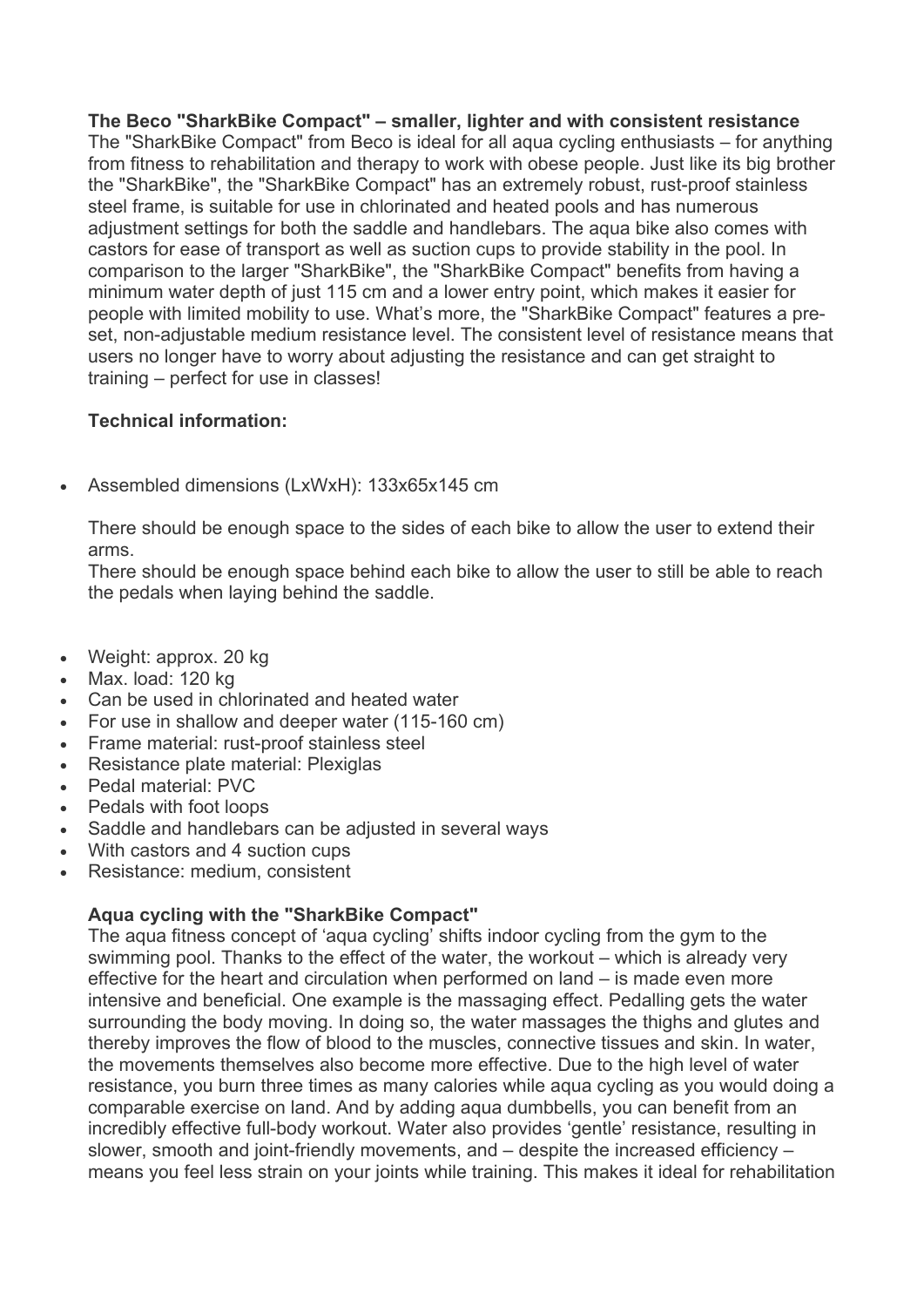following injuries or operations as well as for obese patients. Regardless of whether it's for aqua fitness enthusiasts on training courses, for personal training, for competitive athletes, for rehabilitation and physiotherapy or for losing weight – aqua cycling is a fun and effective aqua fitness concept!

**You can sign up for a SharkBike trial using the application form in the PDF section below.**

**An ingenious addition to aqua fitness courses for any swimming pool – the Beco "SharkBike Compact"!**

| <b>Technical Details</b>    |                            |
|-----------------------------|----------------------------|
| For use in                  | Aqua cycling, Aqua fitness |
| Water depth                 | Deep water, Shallow water  |
| <b>Resistance settings</b>  | Fixed medium resistance    |
| <b>Frame material</b>       | Rustproof stainless steel  |
| <b>Assembled dimensions</b> | 133x65x145 m               |
| Weight                      | $20 \text{ kg}$            |
| Max. load                   | $120 \text{ kg}$           |